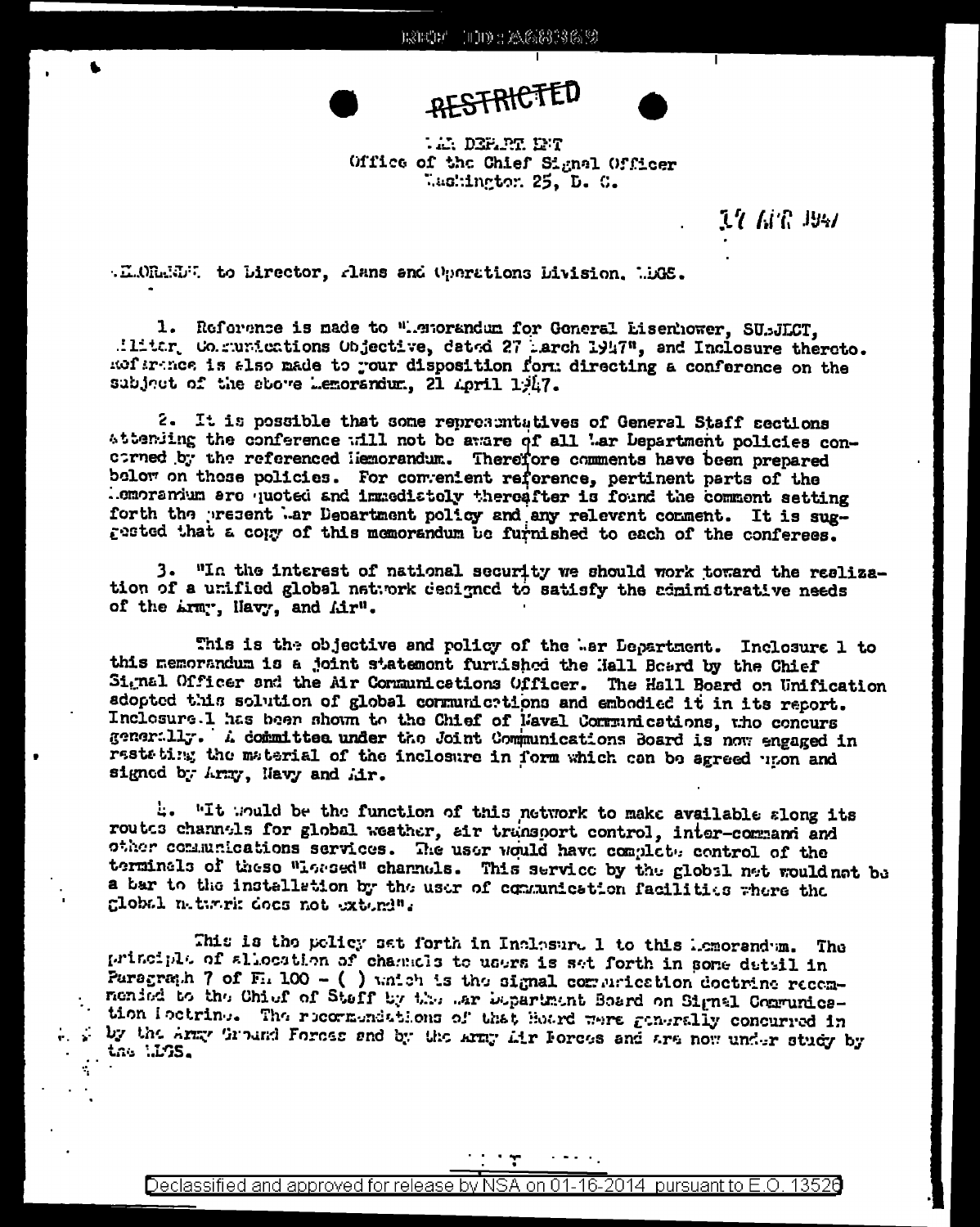### "These strategic notworks would be exempt from theater control".

The mooning here is not entiroly clear. Luring Lorld Lar II, many stations of the global net were terminals of circuits linking the theater to the war bepartment and were simultaneously the net control station of the theater net. Under these circumstances, it was customary for the theater to furnish nursonnul for the station and operate it but under the technical control of the ler lipertmint net. In addition to such stations, the supervision of the lar Department not extended to many tributary stations within the theater. An example of this may be taken from the CBI theater where not only belhi but Colectia, Chatua, Westings Hill, Kunming and Chungking also were under war Department technical supervision and control. The mathod operated successfully and has certsin housekeeping advantages over the method of setting down an exampted stetion in the midst of a theater.

6. "In fixed point-to-point communications, of which this global natwork is illustrative, we should make the utmost use of our commercial communications resources, which are acknowledged experts in this field. They would serve not simply as purveyors of equipment, individual talent, and manpower but as organic entities. Particularly in the event of anargoncy, by contract they would take over technical planning, engineering, installation, maintenance and operation of this facility".

It is and has been the .ar Department policy to ske the utmost use of our commercial communications resources. The commercial companies furnished the cadres for affiliated communication units during the war and the "ar Departmont proposes to make even greater use of the affiliated system in the future. All of the koy personnel which the companies could spare were commissioned and used to staff and operate the army Command Het and to fill key positions in the signal communications sctup. The demands made on the companies were carefully coordinated with them so that their services would not break down. The Bell system not only served the civilian needs but also furnished the entire domestic long linss nutwork for the armod forces. The Signal Corps alone leased 400,000 circuit miles of American communication facilities during the war. The overseas terminals of the A.T. & T. Co. in New York and San Francisco were taken over and integrated into the global system: Boll personnel continued to operate and maintain those facilities. The entire network of Globe Lireless Inc. was integrated. The Dull Committee, consisting of twelve top experts of the A.T. & T. Co. recommended by Mr. Meliugh, functioned constantly in high planning of systems. The Boll Tolophone Laboratories devoted its research and development efforts **Participant** almost ontirely to armed forces work and the output of the .estern Electric the company was taken by the stand forces except for the trickle needed to maintain the civilian oconomy. The Bell system built thousands of miles of now toll #. plant to msot the nucds of the srmod forces. It installed and operated the post telephone systems in all now centerments and in addition took over namy nost tolephone systems at the request of the governeent. Sesides these things, the commercial companies conducted instruction for the srmed forces, wrote technical manuels and assisted informally in countless ways. For should it by forgott n that the non-key personnel of the commercial companies who were drafted rether than commissioned, were key personabl in the hurdreds of signal communication units which served the armed forces. It is difficult to know how greater use . could have been made of the commercial communication resources of the country.

 $\Delta$ 

ć.

-RESTRICTED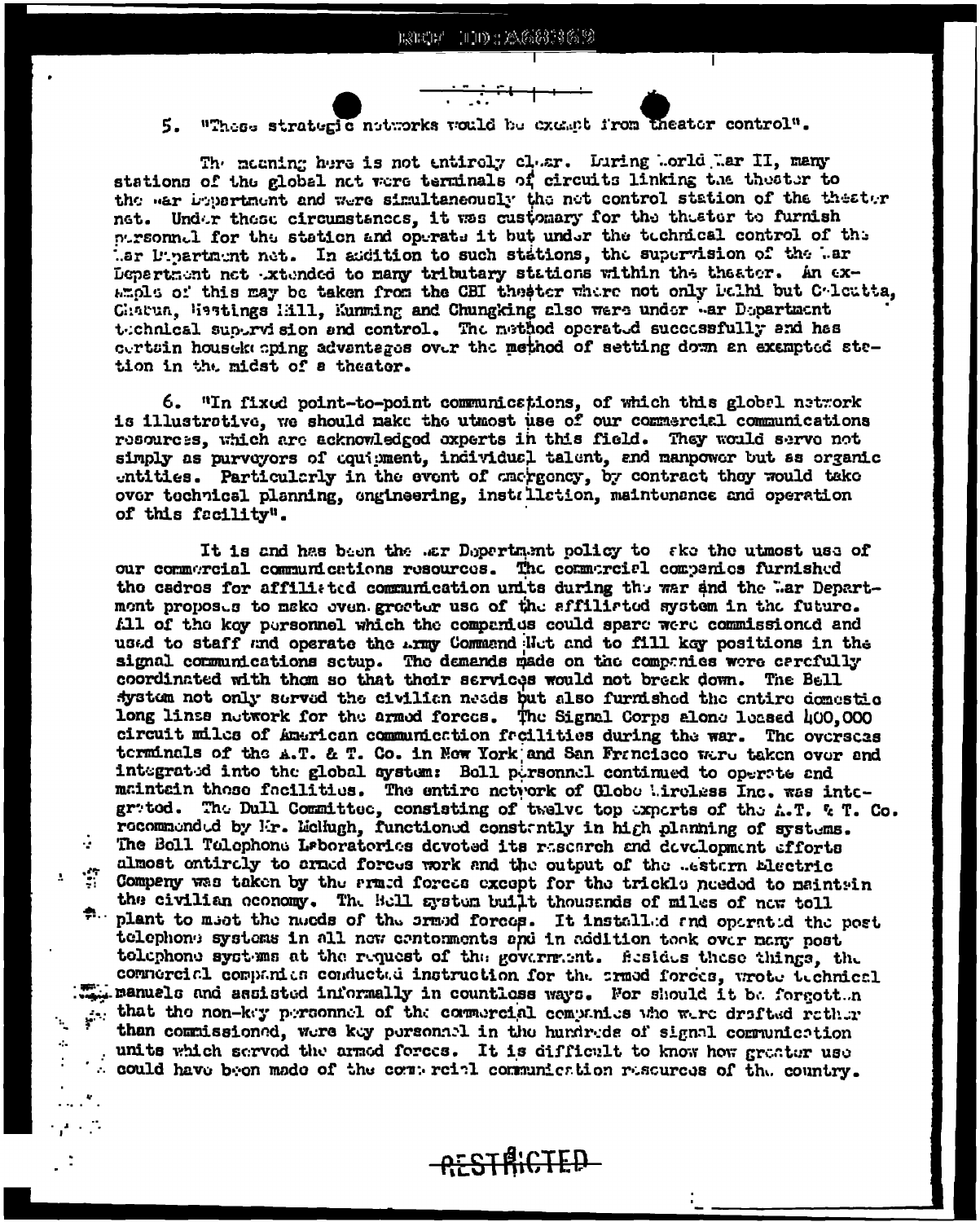#### REF\_ ID:A68369

It is the policy of the ear Debartmunt to make full use of the commoreial communics by loasing communication channels from them and having them opertte ment donestic telephone systems. It is not the policy of the har Dopartment to contract for oversess communications systems from the commercial comparies. The reasons for this are many. First, no intermations circuits are owned at both ends by the cornercial companies. War bepartment communications would therefore be in the hands of foreigners at the distant and of each circuit. In time of war, the bar bepartment has not considered it wise to entrust the timistrition of signal communication security to civilian control. Corranders or. w.r. sunsitive about their communications and prefer to have the pursonnel operting thus directly under their control and not to be dependent upon the ax cution of a connurcial contract. There are seven companies operating in the ot reeds field the it would be difficult withir to single out some for contract operation or to operate with as many as seven simultaneously. Any company s. 1. et. d for contract would need not only all its pesectine personnel but much Hord. To optrate superssfully, all its personnel, old and new, would have to be exempt from the draft: the policy of deferring all employees of a given company was considered and rejected in World Mar I, it was not even considered in World iar II. Any correreial company selected for contract would have to build its ovirsies system just as the Armed Forces do: all of its material would have to be secured with permission of the armed Forces, transported by the Armed . Forces: Its oversess personnel would have to be transported and maintained by the Armed Forces. Finally, it is inconexivable that military communications should be interrupted by labor troubles and there were instances of civilian labor striking in the combat zenes.

7.  $\mathbb{R}^n$ : operation of this global communication system should be under . an individual rather than committee command suthority, answersble directly to the Secretary of National Defense or to the Joint Chiefs of Staff. Concoivably, this natuork would be made up of integrated components operated by the individual services".

 $\sim$ 

٠.

25

At present, the Mar Department policy is clearly stated in W.D. Circular 105-5-1 which charges the Chief Signal Officer with installation, maintenance, : nd operation of the Arry Commend and Administrative Not. The policy on unifiction is thus far only that stated in the report of the Hall Board. (See Inclosure 1). Operation under an individual would of course be preferable but under the conditions of unification proposed in pending legislation, such does not appear possible unless the Joint Chiefs of Staff on agree on designating an individual to operate it. The Chief Signal Officer and the Air Communications Cfficer, therefore, agreed that the network should be operated by a joint agency under the Joint Communic tions Boird. This proposel was made in view of the extread sunsitiveness of the havy Commond to communications. It is fult that at this time the Havy will not agree to : joint global net operating under a single herd unless that head is: How pfficer. Under these circumstances, control of the global net by the Joint Communications for respective to be the only reasonable solution.

Inclosur. 1 and the Hall Board propose that the network shall be made  $\mu_{\rm P}$  of  $^{-1}$ compositions on mated by the individual services. Bath further propose Withit this operating strvies shall lease channels to other pervisos from the facilities which it operates.

<del>hicten</del>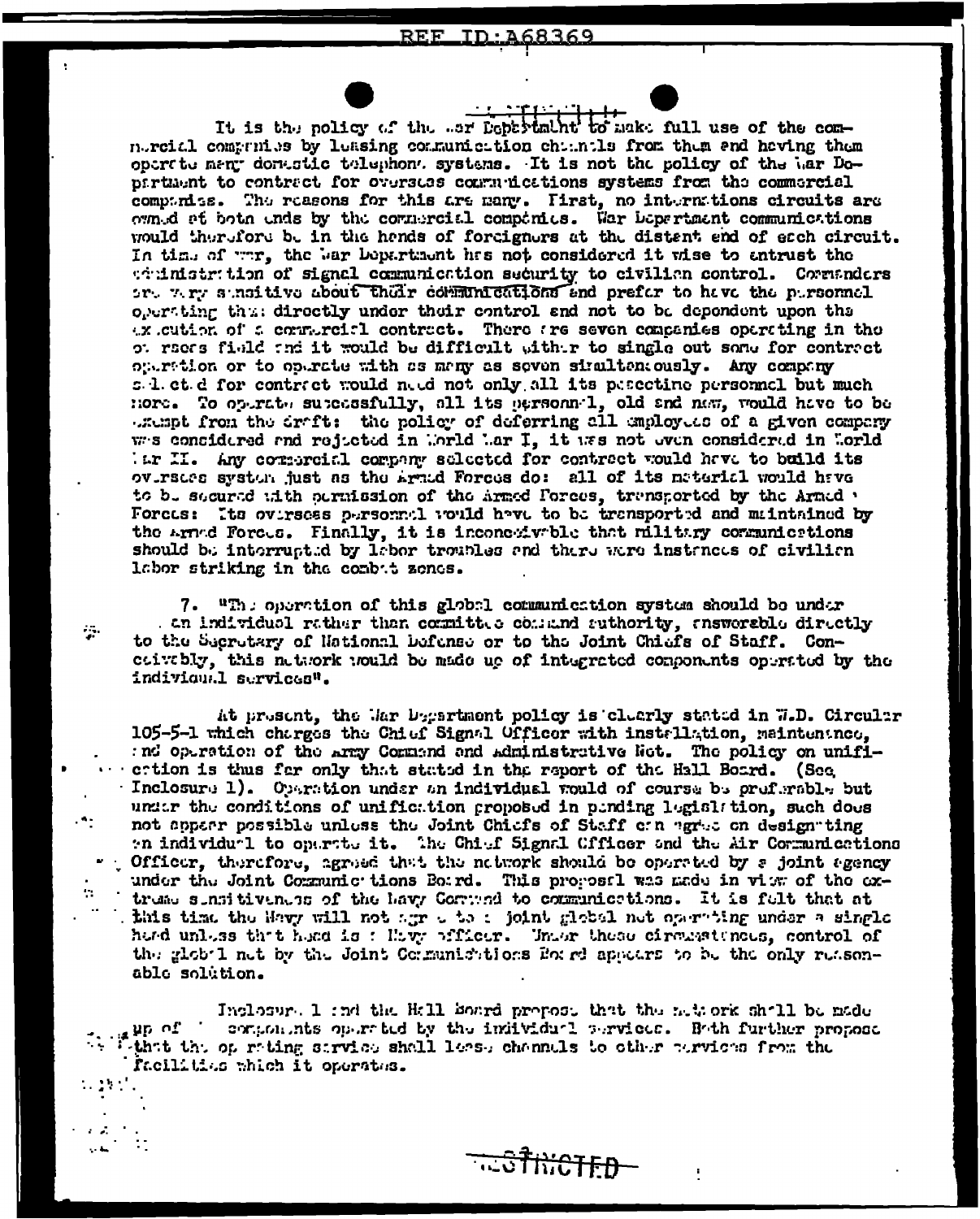

Ť

x,

**Sales**  $\sim$  Z..

 $\mathbf{r}$ 

## <del>\*FSTRICTEN</del>

"Strutenic planting of corrunications another or the responsibility of ΰ. the Director to if rins are Gourttlons, for 't is an interrel sert of rilitary planting are not a coparate technical function".

This statement appears to be at cross purposes with the proposal that a correncial somethy take over alemning by contract.

Strategic planning of military communications is definitely an integral wit of militing planning. This is expressed closrly and strongly in the signal communication doctrine ricomunded by the Lar Lepartment Signal Communication Locaring ours. It is true at all levels of content the responsibility in the the Department is that of the Director of Plans and Cherations. However, such glander regions not ealy general allitery kanded at the body completed as well. Therefore the plenning is dond by the signal or communications officer the coordinates the plen with 0-3's overtell plan. Euring the Ler OFD furnished routrements for communication for escaloperation in the planning process. The technical plan to nest the requirements ses morked out by the sing Commutactions Service and submitted to GD for sparewil. Upon approval, the plan was impleminted by the arry Cornunications Sarvice.

Commond is an intimately conserned with signal opresuriestion that it . is believed that frequently exerinates and their chiefs of staff will interest thereshy a closely in signal our materition planting, although rest details of conrelates on will runder with G-3. For example General stearther considered this a natur of direct personal interist to him.

"Responsibility for the operation of the arey Communic tions Service. 9. whit is logically expended into a component of the global network (described unier I) - is not a logiorl function of supply. The conductor of this naturek sh uld b. rasaclited with a meril of rating organization".

The signal examination decirine proposed by the Lar Department Signal Contumiertion boetring dourd makes it very clar that responsibility for signal courrinientlyss is not a suggly function. Coordination of signal cornamication outrations is clutrly to be done with  $\psi$ -3 (Director of rights and Operations in the Ler Department).

If res the Aray Cornum ortions Service is concerned, the Caiof of that a rylee has a meand operating organization. So is responsible to the Chief M, m I Officer the in turn is responsible in this ebiter to the Chief of Staff.

So classif is this reportibility of flass and Operations for operation d'alguel comunication unierative that the responsibility remined so in spits of the existence of a comment channel that denied it. When the stray was reorgenized into the LiF, the LT, and the LST, the Ceinf Signal (ffloor we placed und r aff. Naturer, the Cair of Staff and the OFL continued to deal directly title the Calof Sign'l Officer in matters of plenning and operation, bypresent the describing deniral, iSF. The 1 tter did not gratest. This irregular constant about the part of medicing of the clients of the control of the LSF.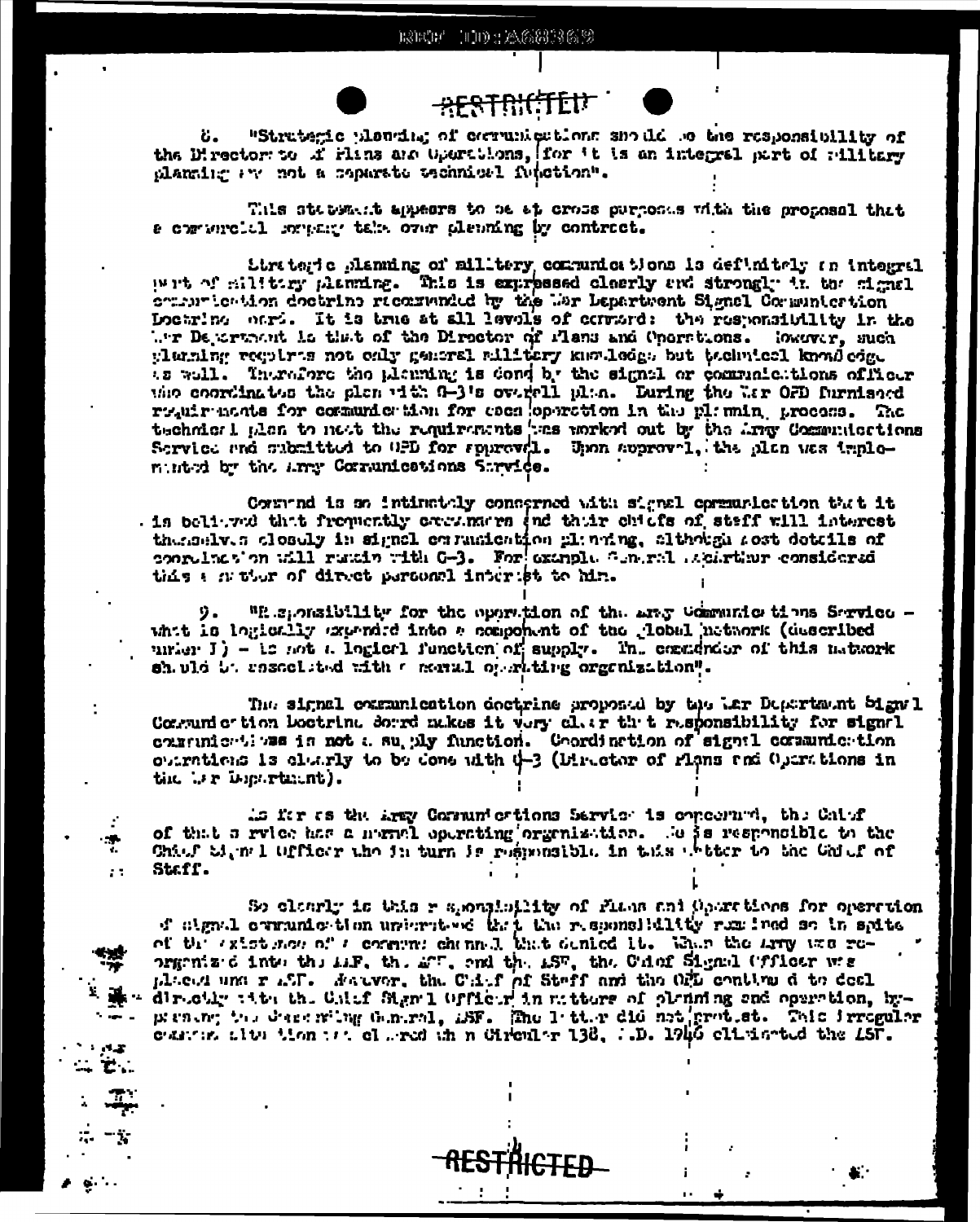## **REF ID: 468369**

<del>-RESTRICTED</del>

10. "Responsibility for the development of systems for tactical communications of ground and air forces saculd rest with these forces, just as theultimate operational responsibility. This includes specialized communications such as that characteristic of air transport operation, which includes radio and radar navinational sids.

The responsibility does rest upon the ground and cir forces but there is a need for coordinating the systems of both forces to the end that all signal communication may form an integrated whole. Signal communication in all schulons should be integrated as far as is possible from an operational viewpoint. This will include standard operational procedures, etc. and interconnection when such does not interfere with the purpose of the components of the overall system. There is a very definite need for integration from the material vierpoint so that american industry is confronted with the tesk of building as for different types of couipment as possible.

The matter of integration of signal communication and the various responsibilities are dealt with in the reconsended signal communication doctrine previously mentioned. In particular, integration is required in the theoter signal system which lies between the War Department (or Department of Wational Defense) network and the rajor fighting forces in the theoter. Persgraph 33 of the proposed signal communication doctrine should be read in this connection.

11. "although the individual tactionl commonders must have control of their oun local or tectical communications, allocance must be nade for possible interconnection with the globel net. This applies to main trunks and particularly where the global network is extended forward with the edvence of the forces."

This peragraph is not quite clear. It implies but does not state that the global net operates main trunks within theaters. During the war there was interconnection of the global net with thestor sign:1 systems and interconnection of theater signal communication systems with the signal communication systems of the tectical commencers. The policy recommended in the proposed signal communication doctrine is that tactical commenders rust have control of their own communiestions, that these communications must interconnect with the theater signal system and that the latter must interconnect with the global system, the whole forming an integrated signal contamication system.

12. "Responsibility for the procurement, storage, and distribution of communications equipment is a normal supply function and therefore a proper function of the Signal Corps in its present organizational relationship to the Lirectorate of Supply."

This is correct. Procurerent, storage and distribution of communications equipment is one of the responsibilities of the Chief Signal Officer; he discharges through the Chief of the Procurament and Distribution Division ind the 1atter's organization. In this function, the Cief Signal Officer is responsible to the Chief of Staff through the Director of SSAP.

 $\sim$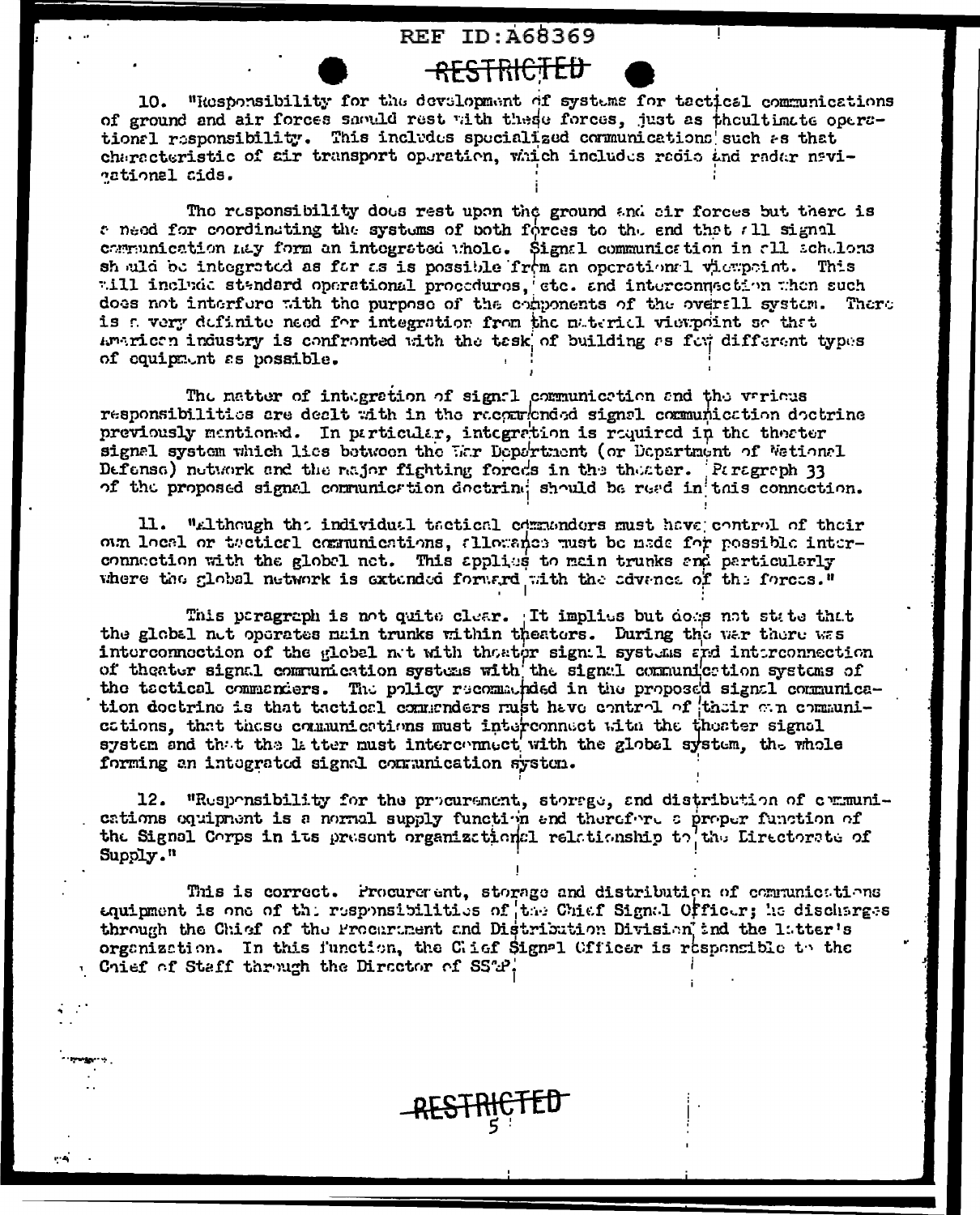## **REF ID: A68369**

13. "Responsibility for the development of communications and alectronic equipment peculier to the ground forces should be left with the Signal Corps as a supply organization and for equipment peculidr to the sir Forces should be left with the interiel Command, as a supply organization. This allocation should be reassessed when the problem of unification is resolved."

The above is Anr Department policy except that it is incomplete and in one perticular incorrect. The Chief Signal Officer is responsible not only for develogeent of communications and electronic continuant peculiar to the ground forces but also for such communications and alectronic equipment as is common to both ground and sir forces. The Chief Signal Officer is responsible for this not as a supply function but as a research and development function for which he is responsible to the Director of Research and Development. The Engineering and Technical Division of the Signal Corps discharges this resonnsibility under the Chief Signal Officer.

14. ".c should work toward a .ar Department organization in which responsibility for basic research - research of common interest to various technical services and other military fields - is soministered diractly by a contral authority, answerable to the Director of Lesearch and Development."

Present War Department policy is to leave basic research with the Air Force and with the technical services, assigning primary cognizance in various fields as seems best and requiring coordination with other sarvices of the results of resuarch. This policy seems sound in view of the wide field that basic research covers and of the fact that basic research blends rapidly into directed research and thence into development. It is likely that in covering so wide a field as all basic research, the proposed central agency would have to establish subdivisions which would cover the same fields as those now covered in the Air Forces and the tochnical services. The tochnical setups which would service these various subdivisions would have to be created, whereas they presently exist in the research and development facilities of the Lir Forces and the technical services.

15. "Policies on pursonnel, edministration, and organization should recognize that military communications is a profession in itself, requiring not only able military leadership but able scientists, engineers and managers."

It is believed that this is the policy of the War Department and that in furtherance of this policy, the Signal Corps was astablished. Cortainly the above is the policy of the Chief Signal Officer and of preceding Chief Signal Officers. Frequently the means fully to implement such policy clash with overall " or Department policy and must be changed in mumerous instances so that the results are not as good as would be liked.

 $\mathbf{V}$  . 16. "There are no further objectives stated and nothing further is therefore oited from the memorradur. As a general statement, it can be said that the propesed objectives are in nearly every instance present or proposed har bepartment policy. The outstanding exception is the proposed objective of contracting with a commercial company or companies for military communication in overseas operation.

6